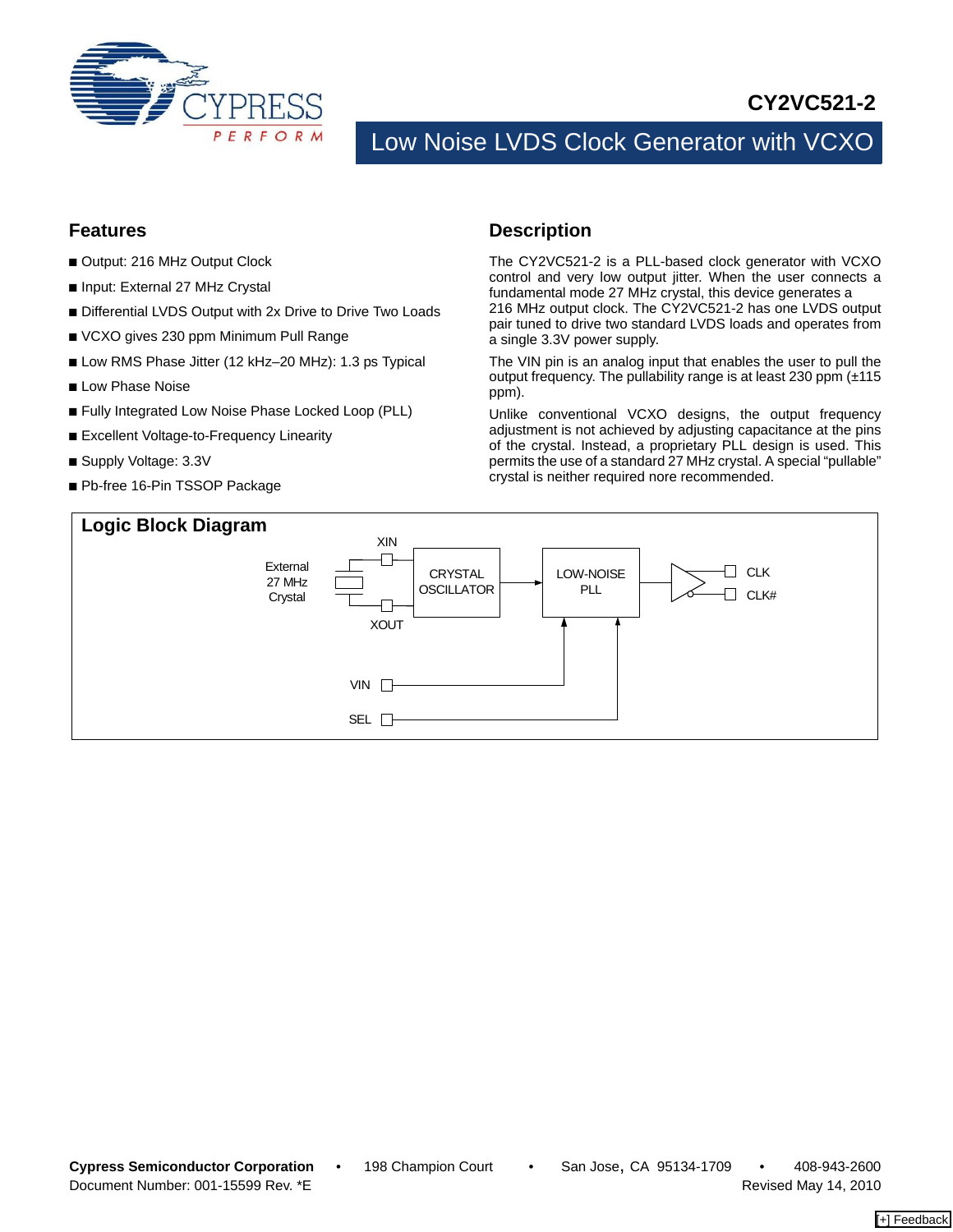

### **Pinout**

#### **Figure 1. Pin Diagram - 16-Pin TSSOP**



#### **Table 1. Pin Definitions - 16-Pin TSSOP**

| <b>Pin</b>  | <b>Name</b> | <b>Type</b>        | <b>Description</b>                                                                                                                                                                                              |
|-------------|-------------|--------------------|-----------------------------------------------------------------------------------------------------------------------------------------------------------------------------------------------------------------|
|             | <b>XIN</b>  | Crystal            | Oscillator Input: Connect a 27 MHz crystal between XIN and XOUT                                                                                                                                                 |
| 16          | <b>XOUT</b> | Crystal            | Oscillator Output: Connect a 27 MHz crystal between XIN and XOUT                                                                                                                                                |
| 5           | <b>VIN</b>  | Analog Input       | VCXO Control Voltage: VIN has a positive control slope, meaning that increasing the<br>voltage on VIN causes the output frequency to increase. The nominal output frequency<br>is determined when $VIN = 1.65V$ |
| 13, 14      | CLK#, CLK   | <b>LVDS Output</b> | Differential output clock                                                                                                                                                                                       |
| 9           | <b>SEL</b>  | <b>CMOS Input</b>  | Select: Hold this pin LOW for normal operation                                                                                                                                                                  |
| 11, 15      | NC.         |                    | No Connect: NC pins are not connected to the die                                                                                                                                                                |
| 2, 3, 4, 10 | VDD         | -                  | 3.3V power supply                                                                                                                                                                                               |
| 6, 7, 8, 12 | <b>VSS</b>  | -                  | Ground                                                                                                                                                                                                          |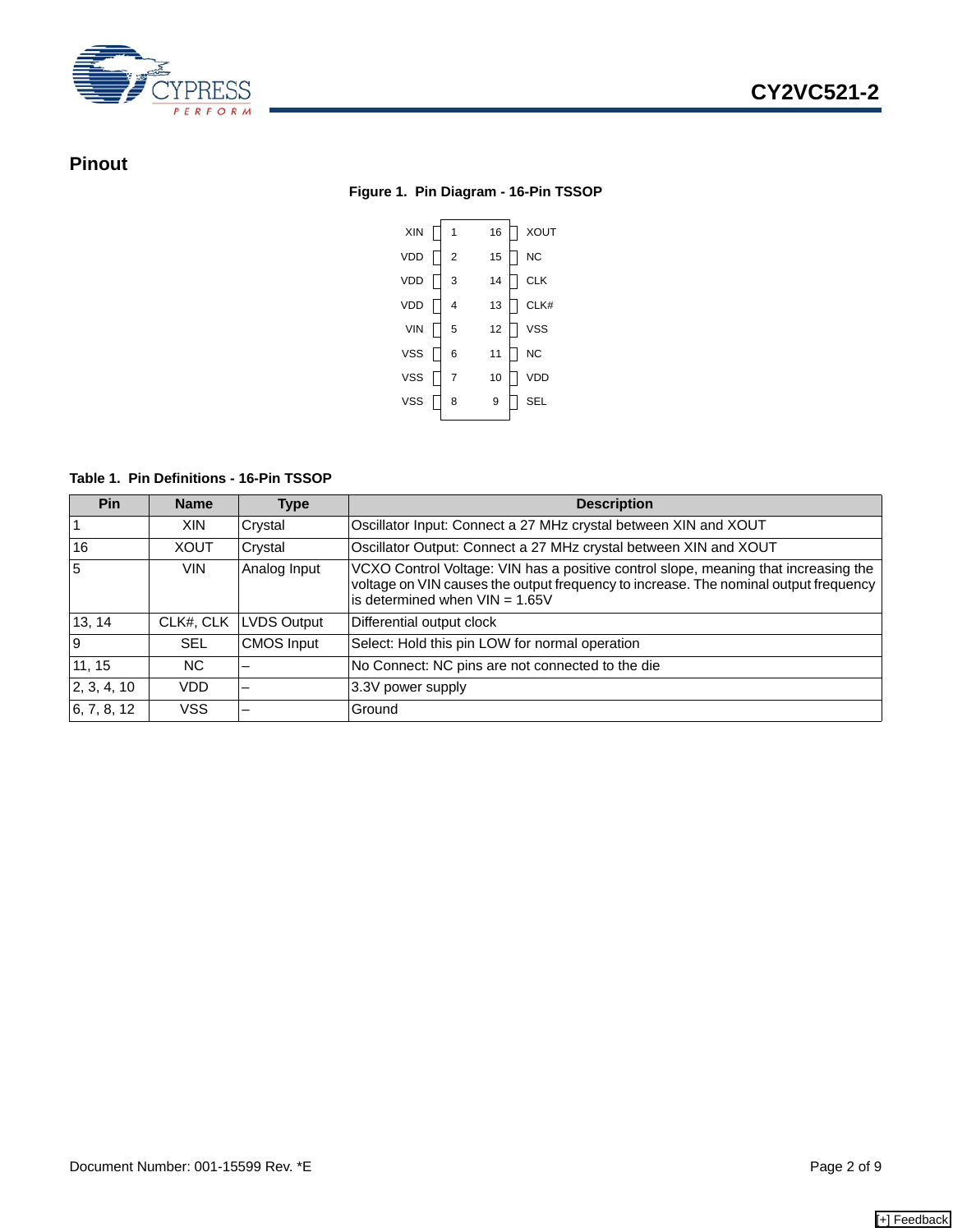

### **Frequency Table**

| Inputs                      | <b>Output Frequency (MHz)</b> |     |  |
|-----------------------------|-------------------------------|-----|--|
| <b>Xtal Frequency (MHz)</b> | <b>PLL Multiplier Value</b>   |     |  |
|                             |                               | 216 |  |

### **VCXO and VIN**

The output frequency of the device is adjusted over a limited range by use of the VCXO feature. This feature is typically used to phase and frequency lock to a separate reference clock. The frequency is controlled by the analog voltage on the VIN pin. The nominal output frequency is generated when VIN = 1.65V. As the voltage on VIN is increased, the output frequency increases. The voltage range for VIN is from 0V ( $V_{SS}$ ) to  $V_{DD}$ .

### **Application Information**

#### **Power Supply Filtering Techniques**

As in any high speed analog circuitry, noise on the power supply pins degrade device performance. For general power plane decoupling, make certain there is at least one tantalum capacitor  $(-5$  to 10  $\mu$ F) in the general vicinity of this device. Additionally, ensure one or two multi-layer ceramic chip capacitors (0.01 or  $0.1 \mu$ F) is located as close as possible to the power and ground pins of the device. Make certain to optimize the layout to minimize power and ground inductance and to locate the capacitor as close to the device pins as possible.

#### **Termination for LVDS Output**

Use a 100 $\Omega$  terminating resistor to terminate CLK and CLK# with two parallel differential traces split near the driver; connect the resistors between each pair near the receiver. This is shown in the following figure.

#### <span id="page-2-1"></span>**Figure 2. LVDS Output Termination**



#### **Crystal Input Interface**

The CY2VC521-2 is designed for use with a 14 pF parallel resonant crystal. This assumes 2 pF of board capacitance on each crystal signal traces, plus 26 pF internally on both the XIN and XOUT pins. The crystal is required to meet the parameters shown in ["Crystal Characteristics" on page 4.](#page-3-0) Because the frequency pulling function is implemented inside the PLL, there are no additional requirements placed on the crystal for pullability.

The design may require external trimming capacitors if the crystal has  $C_1$  greater than 14 pF, depending on the layout.

#### **VIN Control**

[Figure 3](#page-2-0) shows a typical VCXO control curve for the CY2VC521-2. The conditions are 25 $\degree$ C, V<sub>DD</sub>=3.3V, crystal  $C_1$ =13 pF, and board capacitance on XIN and XOUT traces of 3.5 pF each. Note that the internal capacitance measured on the XIN and XOUT pins is approximately 26 pF.

In this case the curve is not centered (0 ppm at  $VIN=V_{DD}/2$ ) because the capacitive loading on the crystal is too high, which causes it to oscillate slower than its nominal frequency. When the crystal is capacitively loaded as specified  $(C_1)$ , it oscillates at its specified frequency, and the VCXO control curve is nominally centered. Such changes in the crystal oscillation frequency result in a vertical shift of the curve. The slope and linearity of the curve are independent of the crystal characteristics.

#### <span id="page-2-0"></span>**Figure 3. Typical VCXO Control Curve**

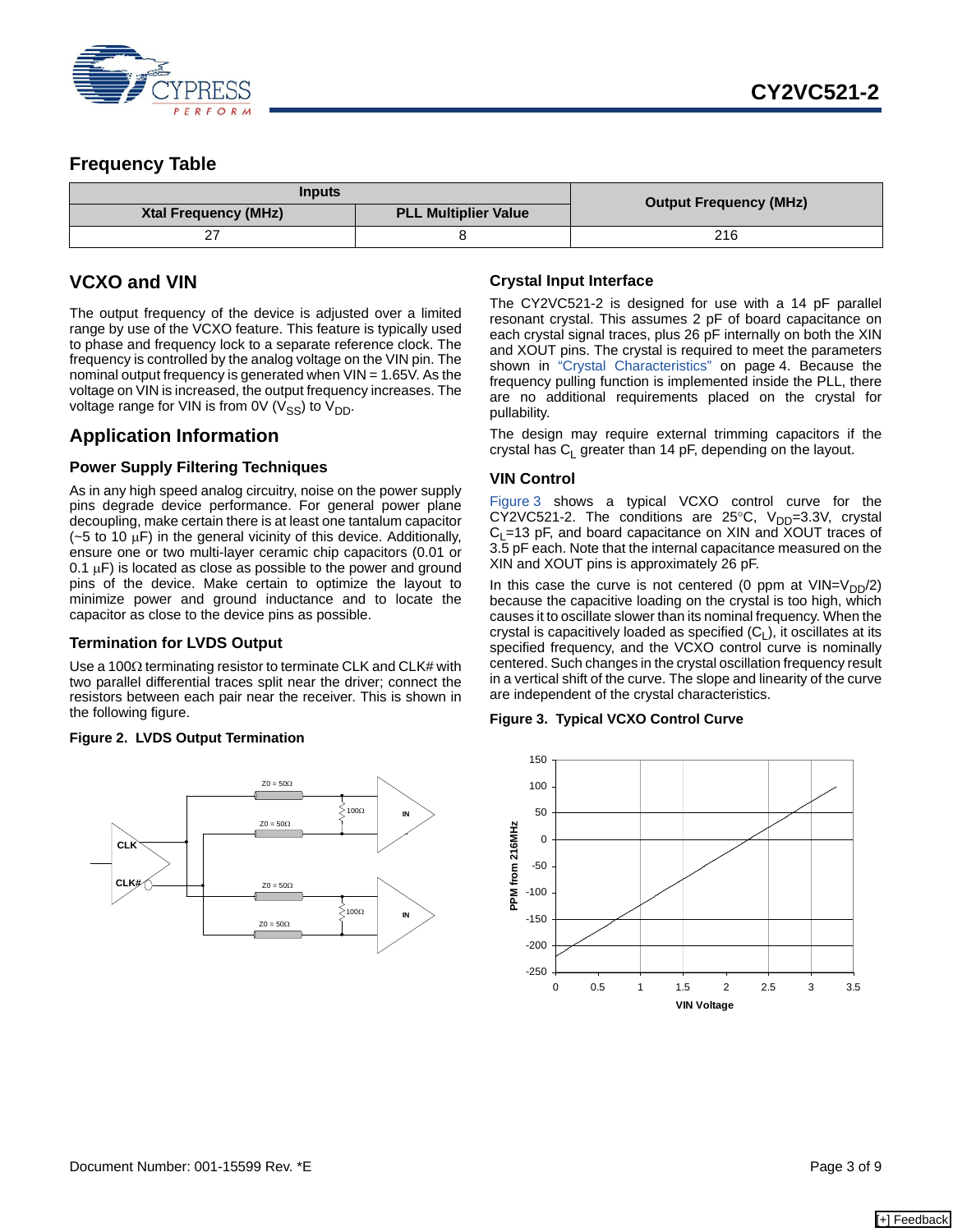

## **Absolute Maximum Conditions**

| <b>Parameter</b>            | <b>Description</b>                      | <b>Condition</b>     | <b>Min</b> | <b>Max</b>    | <b>Unit</b> |
|-----------------------------|-----------------------------------------|----------------------|------------|---------------|-------------|
| V <sub>DD</sub>             | Supply Voltage                          |                      | $-0.5$     | 4.4           | V           |
| $V_{\textsf{IN}}^{[1]}$     | Input Voltage, DC                       | Relative to $V_{SS}$ | $-0.5$     | $V_{DD}$ +0.5 | v           |
| $\overline{T_{\mathsf{S}}}$ | Temperature, Storage                    | Non Operating        | $-65$      | 150           | $^{\circ}C$ |
| T,                          | Temperature, Junction                   |                      |            | 135           | $^{\circ}C$ |
| <b>ESD<sub>HBM</sub></b>    | ESD Protection (Human Body Model)       | JEDEC STD 22-A114-B  | 2000       |               | V           |
| $UL-94$                     | <b>Flammability Rating</b>              | At 1/8 in.           | $V=0$      |               |             |
| $\Theta_{JA}$ [5]           | Thermal Resistance, Junction to Ambient | 0 m/s airflow        | 84         |               | °C/W        |
|                             |                                         | 1 m/s airflow        | 79         |               |             |
|                             |                                         | 2.5 m/s airflow      |            | 76            |             |

### **Operating Conditions**

| <b>Parameter</b> | <b>Description</b>                                                                    | <b>Min</b> | <b>Typ</b> | <b>Max</b> | Unit   |
|------------------|---------------------------------------------------------------------------------------|------------|------------|------------|--------|
| $V_{DD}$         | Supply Voltage Range                                                                  | 3.15       | 3.3        | 3.45       |        |
| T<br>l pu        | Power up time for $V_{DD}$ to reach $V_{DD}(min)$ . (Ensure power ramp is monotonic.) | 0.05       |            | 500        | ms     |
|                  | <b>Ambient Temperature</b>                                                            |            |            |            | $\sim$ |

### <span id="page-3-0"></span>**Crystal Characteristics**

| <b>Parameter</b> | <b>Description</b>           | Min         | <b>Typ</b> | <b>Max</b> | <b>Unit</b> |
|------------------|------------------------------|-------------|------------|------------|-------------|
|                  | Mode of Oscillation          | Fundamental |            |            |             |
| F                | Frequency                    |             | 27         |            | <b>MHz</b>  |
| $C_1$            | Load Capacitance             |             | 14         |            | pF          |
| <b>ESR</b>       | Equivalent Series Resistance |             |            | 50         | Ω           |
| $C_S$            | Shunt Capacitance            | –           |            |            | pF          |

### **DC Electrical Characteristics**

| Parameter              | <b>Description</b>                     | <b>Condition</b>                         | <b>Min</b>    | <b>Typ</b> | <b>Max</b>   | <b>Unit</b> |
|------------------------|----------------------------------------|------------------------------------------|---------------|------------|--------------|-------------|
| $I_{DD}$ [3]           | Power Supply Current                   | Outputs on and terminated                |               |            | 120          | mA          |
| $V_{OD}$               | LVDS Differential Output Voltage       |                                          | 247           | 350        | 454          | mV          |
| $\Delta V_{OD}$        | LVDS V <sub>OD</sub> Magnitude Change  |                                          | $-50$         |            | 50           | mV          |
| $V_{OS}$               | LVDS Offset Output Voltage             |                                          | 1.125         | 1.25       | 1.375        | mV          |
| $\Delta V_{OS}$        | LVDS $V_{OS}$ Magnitude Change         |                                          | $-25$         |            | 25           | mV          |
| V <sub>IH</sub>        | Input High Voltage, SEL                |                                          | $0.7^*V_{DD}$ |            |              | $\vee$      |
| $V_{IL}$               | Input Low Voltage, SEL                 |                                          |               |            | $0.3*V_{DD}$ | V           |
| $I_{\rm IH}$           | Input High Current, SEL                | $SEL = V_{DD}$                           |               |            | 10           | μA          |
| IL.                    | Input Low Current, SEL                 | $SEL = V_{SS}$                           | -             |            | 20           | μA          |
| $C_{\text{IN}}^{[5]}$  | Input Capacitance, SEL                 |                                          |               | 4          |              | pF          |
| <b>V<sub>VIN</sub></b> | <b>VIN Input Voltage</b>               |                                          | $\mathbf 0$   |            | $V_{DD}$     | V           |
| $I_{VIN}$              | <b>VIN Input Current</b>               | $V_{SS} \leq$ VIN $\leq$ V <sub>DD</sub> | $-10$         |            | 60           | μA          |
| $INL_{VIN}^{[4, 5]}$   | VIN to $F_{OUT}$ Integral Nonlinearity | $V_{SS} \leq$ VIN $\leq$ V <sub>DD</sub> |               |            |              | $\%$        |

#### **Notes**

<span id="page-3-1"></span>

<sup>1.</sup> The voltage on any input or output pin cannot exceed the power pin during power up.<br>2. Simulated using Apache Sentinel TI software. The board is derived from the JEDEC multilayer standard. It measures 76 x 114 x 1.6 mm

<span id="page-3-2"></span><sup>3.</sup> I<sub>DD</sub> includes ~8 mA of current that is dissipated externally in the output termination resistors.<br>4. Not 100% tested, guaranteed by design and characterization.

<span id="page-3-4"></span>

<span id="page-3-3"></span><sup>5.</sup> Integral nonlinearity is defined in IEEE Standard 1241-2000.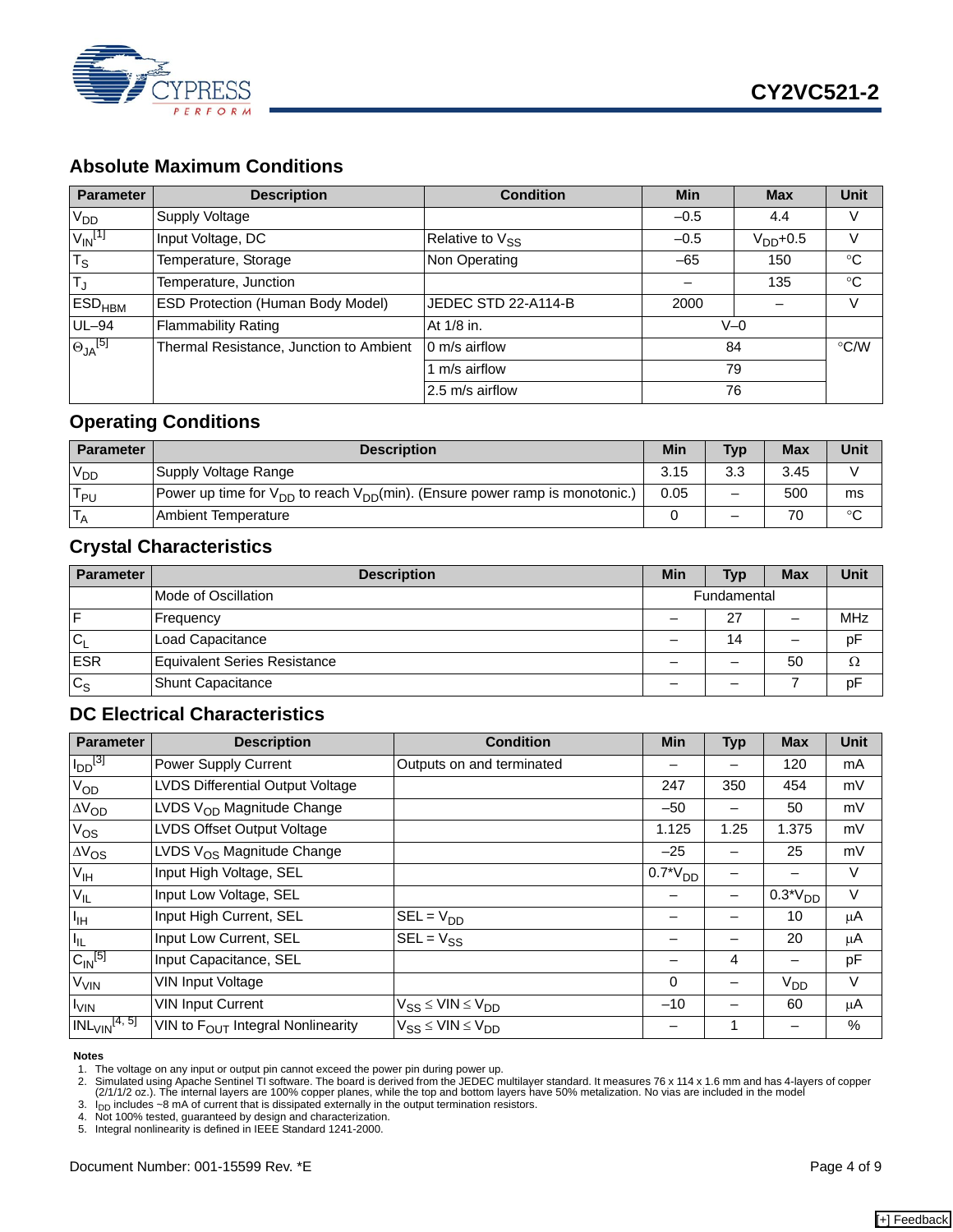

### AC Electrical Characteristics<sup>[[4,](#page-3-4) [6\]](#page-4-2)</sup>

| <b>Parameter</b>                 | <b>Description</b>         | <b>Test Conditions</b>                                                                                                  | <b>Min</b> | <b>Typ</b> | <b>Max</b> | <b>Unit</b> |
|----------------------------------|----------------------------|-------------------------------------------------------------------------------------------------------------------------|------------|------------|------------|-------------|
| $F_{OUT}$                        | Output Frequency           |                                                                                                                         |            | 216        |            | <b>MHz</b>  |
| <b>PR</b>                        | Pull Range                 | VIN = $V_{DD}$ to $V_{SS}$ , relative to frequency at<br>VIN = 1.65V, across operating temperature<br>and voltage range | ±115       |            |            | ppm         |
| $T_R$ , $T_F^{[7]}$              | Output Rise and Fall Times | 20% and 80% of swing between steady state<br>levels                                                                     |            |            | 0.5        | ns          |
| $T_J$                            | Period Jitter, RMS         |                                                                                                                         |            | 7          |            | ps          |
| $T_{\text{Jitter}(\phi)}$        | RMS Phase Jitter (Random)  | 216 MHz carrier, integrated 12 kHz-20 MHz                                                                               |            | 1.3        |            | ps          |
| <b>PN</b>                        | <b>Phase Noise</b>         | 1 kHz offset from 216 MHz carrier                                                                                       |            | $-95$      |            | dBc/Hz      |
|                                  |                            | 10 kHz offset from 216 MHz carrier                                                                                      |            | $-120$     |            | dBc/Hz      |
|                                  |                            | 100 kHz offset from 216 MHz carrier                                                                                     |            | $-127$     |            | dBc/Hz      |
|                                  |                            | 1 MHz offset from 216 MHz carrier                                                                                       |            | $-123$     | -          | dBc/Hz      |
|                                  |                            | 10 MHz offset from 216 MHz carrier                                                                                      |            | $-130$     |            | dBc/Hz      |
| $\mathsf{T}_{\mathsf{DC}}^{[8]}$ | Duty Cycle                 | Measured at zero crossing point                                                                                         | 45         | 50         | 55         | %           |
| $\mathsf{T}_{\mathsf{LOCK}}$     | Start-up Time              | Time for CLK to reach valid frequency<br>measured from the time $V_{DD} = V_{DD}$ (min.)                                |            |            | 5          | ms          |

**Notes**

<span id="page-4-2"></span>6. Outputs are terminated with 50Ω between CLK and CLK#. Refer to [Figure 2 on page 3.](#page-2-1) 7. Refer to [Figure 6 on page 6](#page-5-0).

<span id="page-4-0"></span>

<span id="page-4-1"></span>8. Refer to [Figure 7 on page 6](#page-5-1).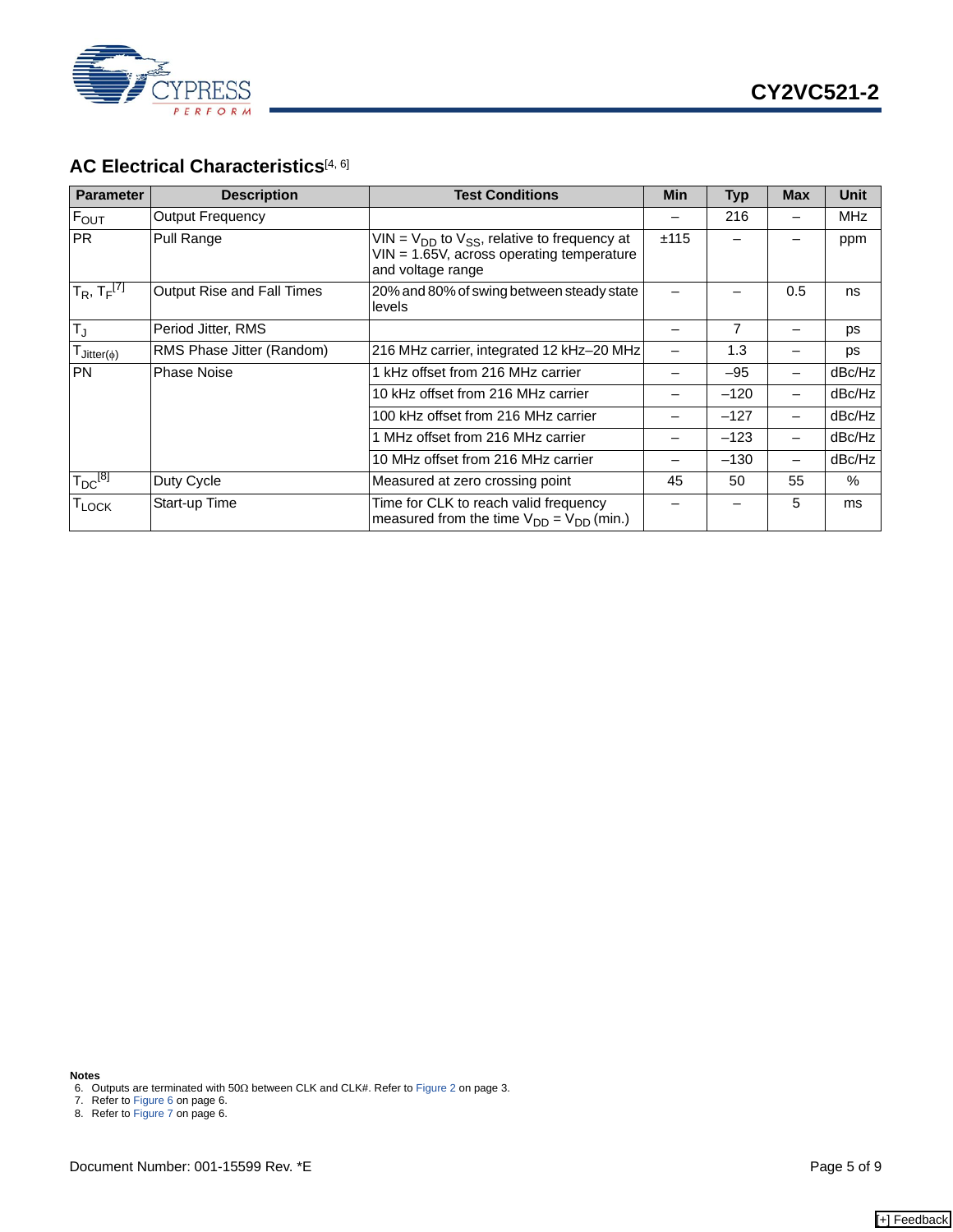

### **Parameter Measurements**



**Figure 4. Output Voltage Swing**

#### **Figure 5. Output Offset Voltage**



**Figure 6. Output Rise and Fall Time**

<span id="page-5-0"></span>

**Figure 7. Output Duty Cycle/Pulse Width/Period**

<span id="page-5-1"></span>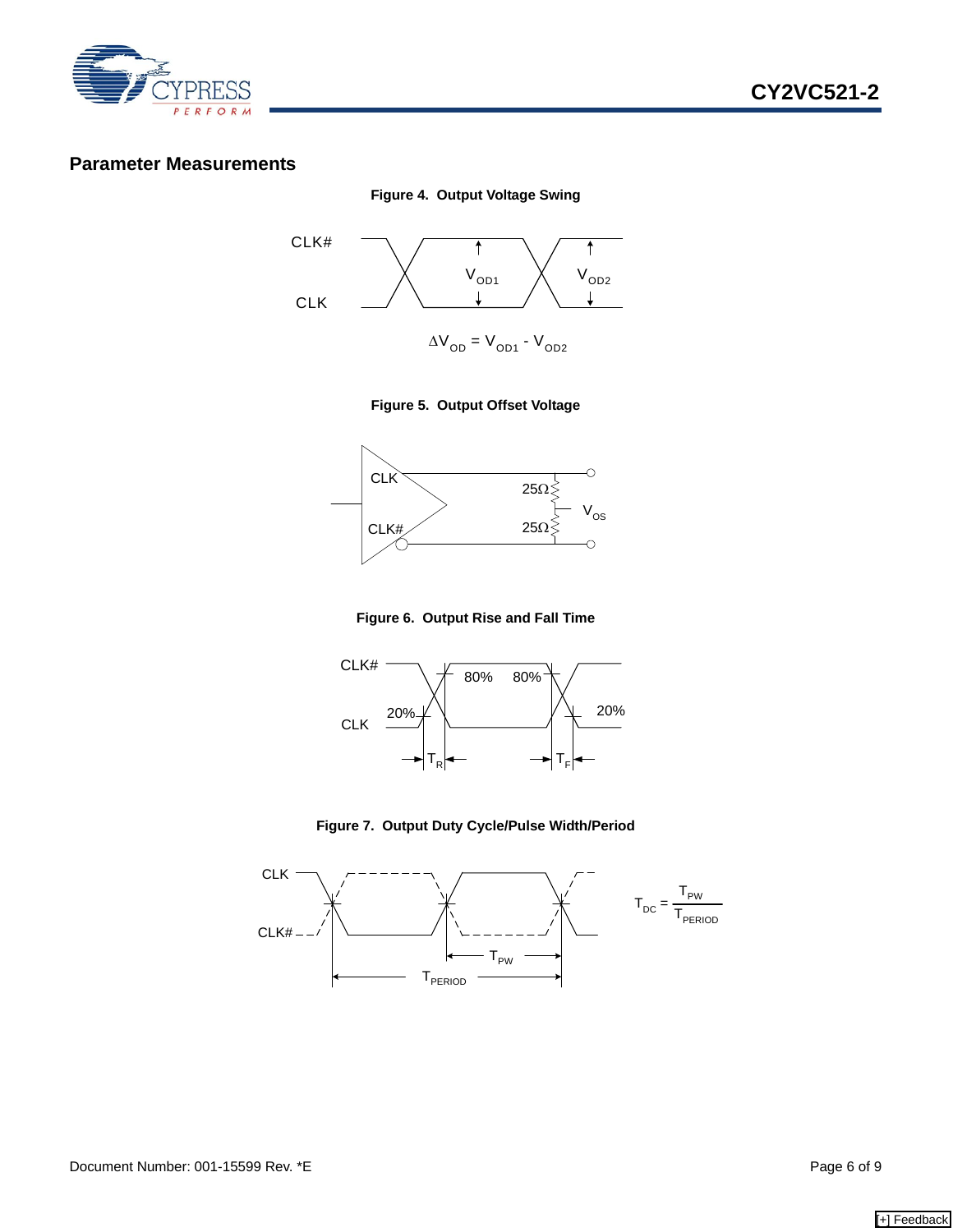

### **Ordering Information**

| <b>Part Number</b> | <b>Package Description</b>   | <b>Product Flow</b>    |
|--------------------|------------------------------|------------------------|
| <b>Pb-Free</b>     |                              |                        |
| ICY2VC521ZXC-2     | l 16-Pin TSSOP               | Commercial, 0° to 70°C |
| ICY2VC521ZXC-2T    | 16-Pin TSSOP - Tape and Reel | Commercial, 0° to 70°C |

### **Package Drawings and Dimensions**

#### **Figure 8. 16-Pin TSSOP 4.40 MM Body**



DIMENSIONS IN MMEINCHESI MIN. MAX. REFERENCE JEDEC MD-153

PACKAGE WEIGHT 0.05gms

| PART #  |                         |  |  |  |  |
|---------|-------------------------|--|--|--|--|
| Z16.173 | STANDARD PKG.           |  |  |  |  |
|         | ZZ16.173 LEAD FREE PKG. |  |  |  |  |



51-85091 \*B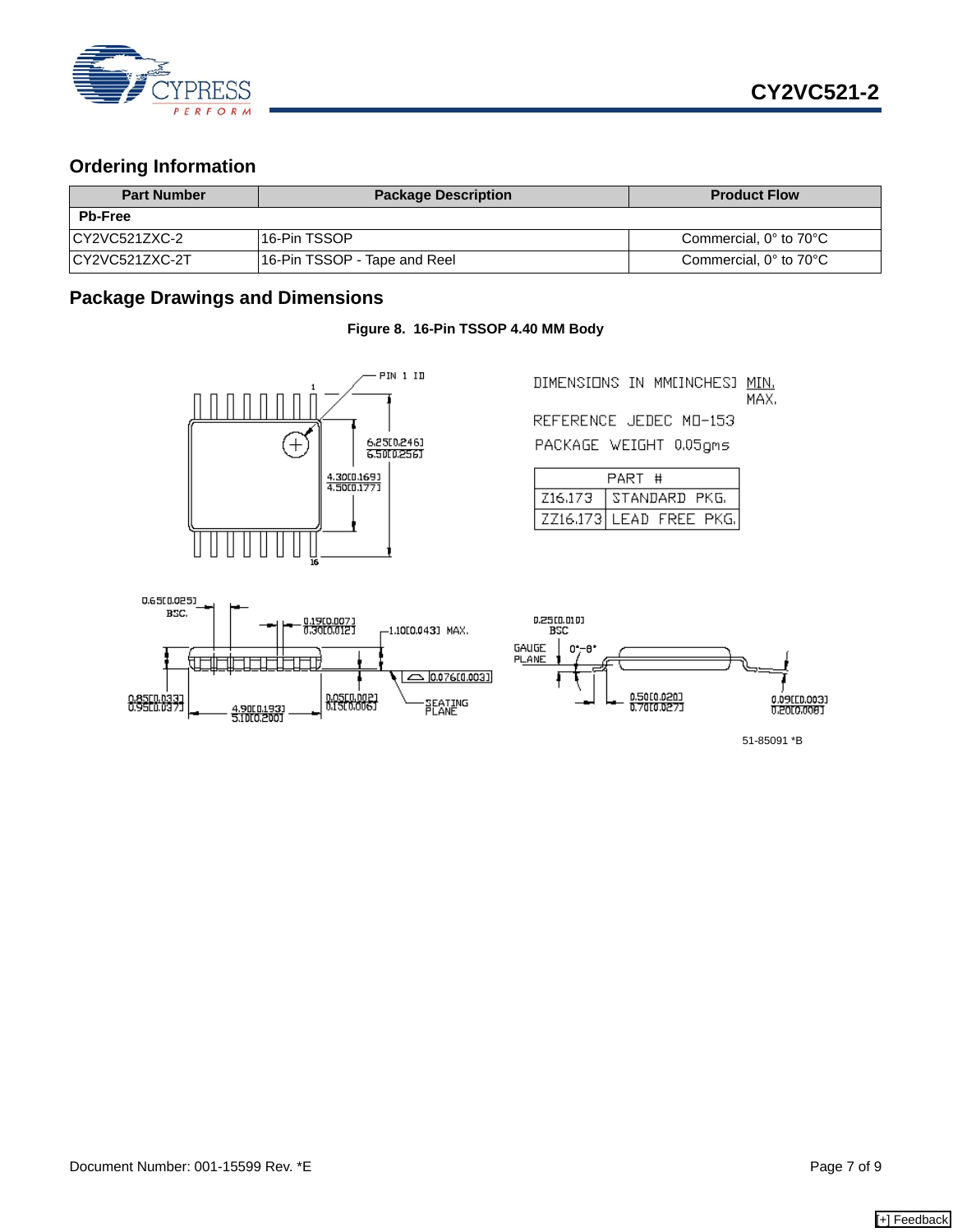

## **Document History Page**

|              | Document Title: CY2VC521-2 Low Noise LVDS Clock Generator with VCXO<br>Document Number: 001-15599 |                                  |                    |                                                                                                                                                                                                                                                                                                                                                     |  |  |  |  |
|--------------|---------------------------------------------------------------------------------------------------|----------------------------------|--------------------|-----------------------------------------------------------------------------------------------------------------------------------------------------------------------------------------------------------------------------------------------------------------------------------------------------------------------------------------------------|--|--|--|--|
| REV.         | ECN NO.                                                                                           | <b>Submission</b><br><b>Date</b> | Orig. of<br>Change | <b>Description of Change</b>                                                                                                                                                                                                                                                                                                                        |  |  |  |  |
| $***$        | 1285703                                                                                           | See ECN                          | <b>JWK/ARI</b>     | New datasheet<br>Created from 001-06436<br>Edited data sheet for template compliance                                                                                                                                                                                                                                                                |  |  |  |  |
| $^*A$        | 2669117                                                                                           | 3/5/2009                         |                    | KVM/AESA Removed MSL spec<br>IIL changed from 100 µA to 20 µA<br>Changed phase noise values<br>Replaced jitter with phase jitter in Features list<br>Changes to VOD specs<br>Change I <sub>IVIN</sub> max from 50uA to 60uA; added min value<br>Changed junction temp from $125^{\circ}$ C to $135^{\circ}$ C<br>Changed Data Sheet Status to Final |  |  |  |  |
| *B           | 2697706                                                                                           | 04/20/2009                       |                    | KVM/PYRS   Added VCXO Control Curve figure and text                                                                                                                                                                                                                                                                                                 |  |  |  |  |
| $^{\star}$ C | 2705609                                                                                           | 05/15/2009                       |                    | KVM/AESA Corrected part numbers in Ordering Information table<br>Added phase jitter spec to AC Electrical table, and added conditions to the<br>phase jitter claim in the features section of page 1<br>Formatting improvements<br>Corrected conditions for ESD                                                                                     |  |  |  |  |
| *D           | 2768029                                                                                           | 09/18/2009                       | <b>KVM</b>         | Change parameter name $I_{IVIN}$ to $I_{VIN}$<br>Change parameter LIN to INL <sub>VIN</sub> , add note to definition<br>INL <sub>VIN</sub> & C <sub>IN</sub> reference note: not 100% tested<br>Change $T_{\text{LOCK}}$ max from 10 ms to 5 ms<br>Change part number CY2VC521ZXCT-2 to CY2VC521ZXC-2T                                              |  |  |  |  |
| *E           | 2905106                                                                                           | 05/14/10                         | <b>KVM</b>         | Updated package diagram.                                                                                                                                                                                                                                                                                                                            |  |  |  |  |